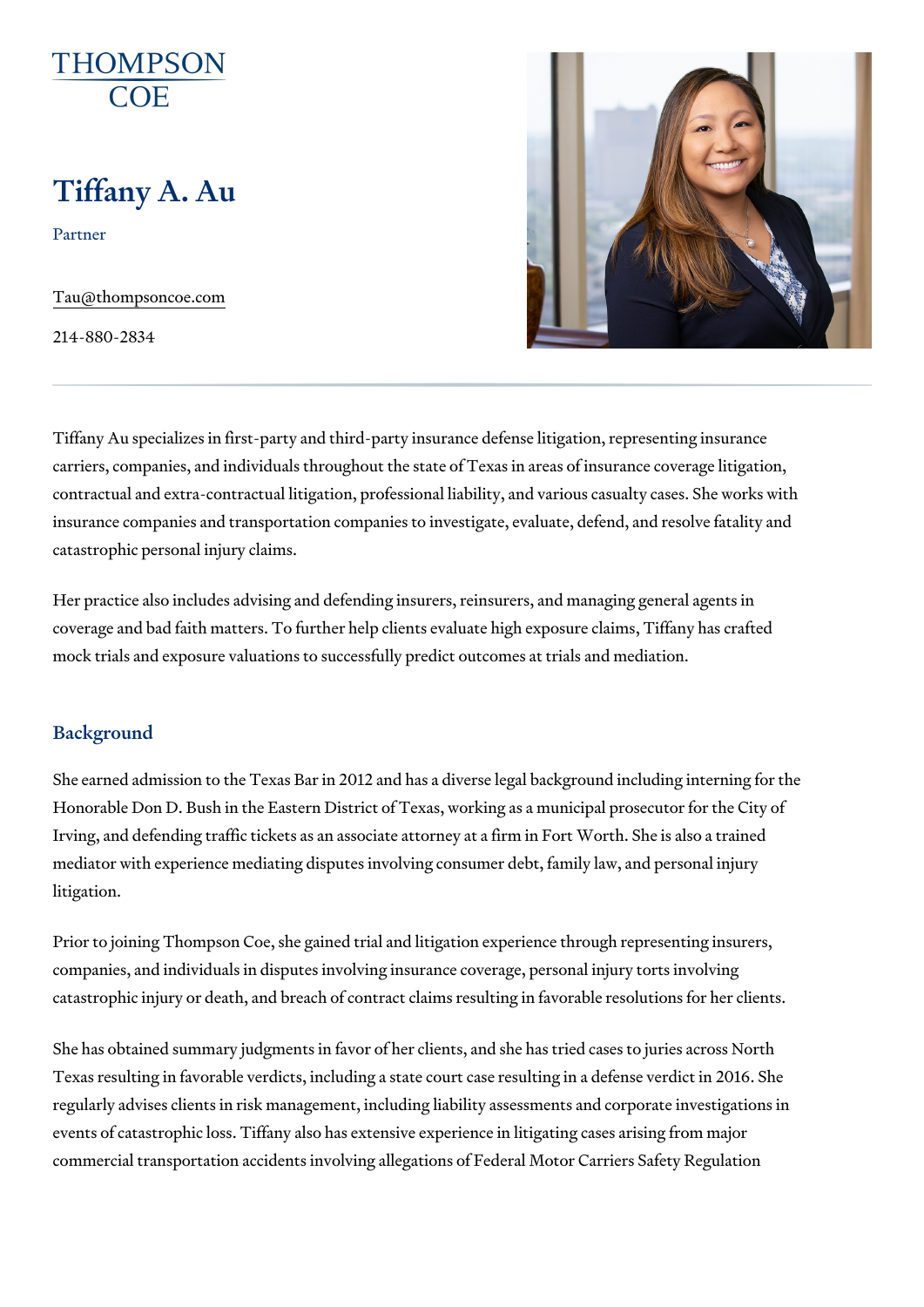violations, workplace accidents involving OSHA or MSHA violations, and hi multi-vehicle accidents.

#### Representative Experience

Obtained summary judgment in first party insurance claims for Insurance C District Court.

Obtained summary judgment in first party insurance case with potential cla carrier in Travis County Judicial District Court.

#### Awards & Recognition

SUPER LAWYERS - RISING STAR Listed for Personal Injury - General: Defense, Insurance Coverage 2019-2022

## Related Services

[Insura](https://www.thompsoncoe.com/people/tiffany-a-au/)nce

#### Education, Admissions & Activities

EDUCATION

Texas Tech University School of Law J.D., 2012 Law Review Symposium Editor

University of Texas at Austin B.S., 2009 Public Relations with a minor in Business University Honors

#### BAR ADMISSIONS

Texas 2012

COURT ADMISSIONS

United States District Court of Texas